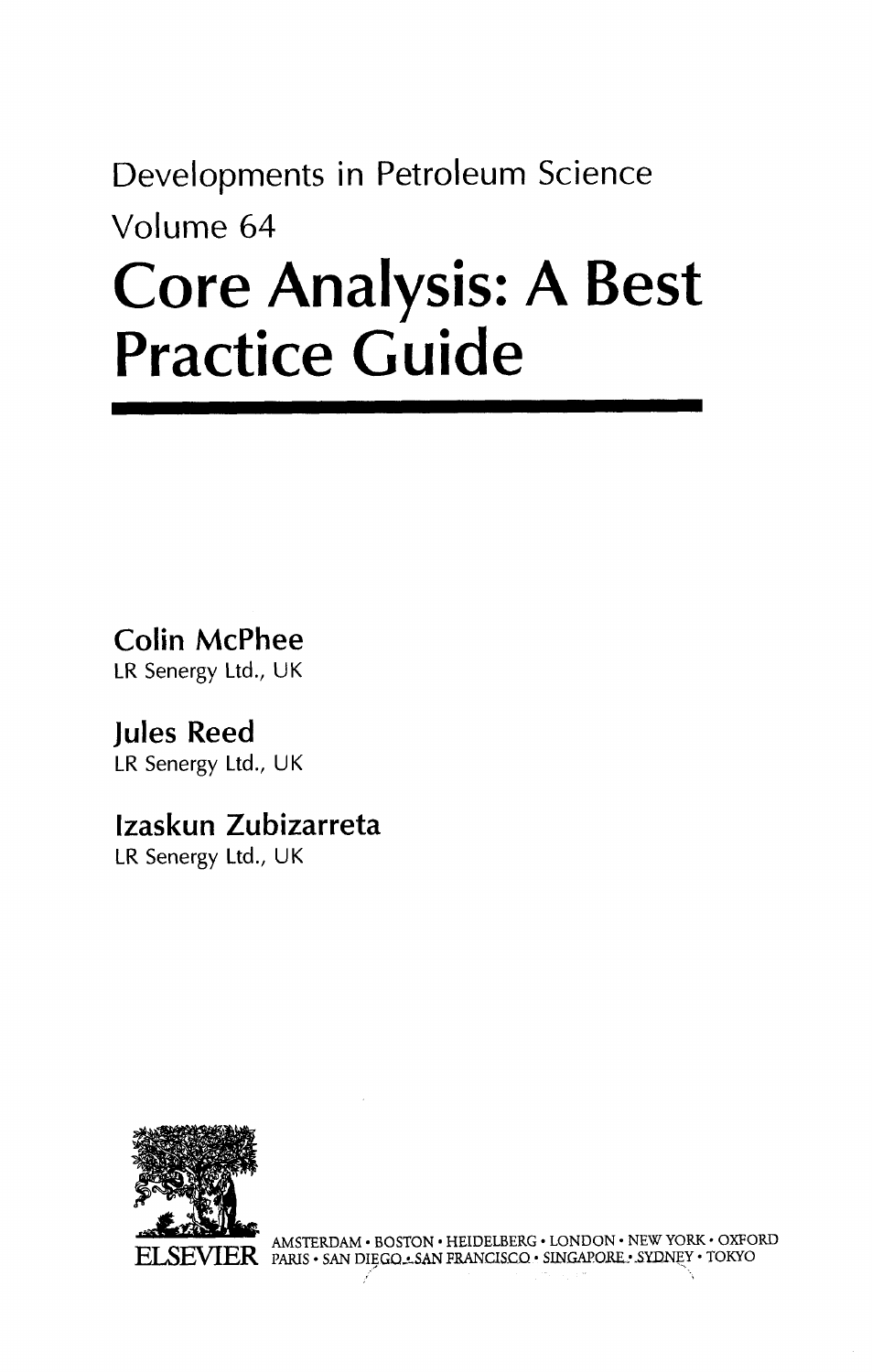## **Contents**

|    | Series Editors Preface<br>xvii<br>Preface<br>xix                    |        |  |
|----|---------------------------------------------------------------------|--------|--|
| 1. | <b>Best Practice in Coring and Core Analysis</b>                    | 1      |  |
|    | 1.1 Core Analysis Data: The Foundation of Formation Evaluation      | 1      |  |
|    | 1.2 Core Analysis Data Uncertainty                                  | 4      |  |
|    | 1.2.1 Reasons and Consequences                                      | 4      |  |
|    | 1.2.2 Reducing Uncertainty                                          | 8      |  |
|    | 1.3 Core Analysis Management Framework                              | 8      |  |
|    | 1.3.1 Core Analysis Planning and Design                             | 8<br>9 |  |
|    | 1.3.2 Programme Design Considerations                               | 9      |  |
|    | 1.3.3 Core Analysis Focal Points<br>1.3.4 Real-Time Quality Control | 11     |  |
|    | 1.4 Best Practice in Core Analysis: An Overview                     | 11     |  |
|    | 1.4.1 Coring, Core Handling and Core Processing                     | 12     |  |
|    | 1.4.2 Sample Preparation                                            | 12     |  |
|    | 1.4.3 Routine Core Analysis                                         | 12     |  |
|    | 1.4.4 Special Core Analysis                                         | 12     |  |
|    | 1.4.5 Geomechanics Tests                                            | 13     |  |
|    | 1.4.6 Quality Control Procedures and Diagnostics                    | 13     |  |
|    | 1.4.7 Example Core Analysis Programmes                              | 14     |  |
|    | 1.4.8 Benefits                                                      | 14     |  |
|    | <b>References</b>                                                   | 15     |  |
| 2. | Wellsite Core Acquisition, Handling and Transportation              | 17     |  |
|    | 2.1 Coring Systems                                                  | 17     |  |
|    | 2.1.1 Conventional Full-Diameter Coring Systems                     | 18     |  |
|    | 2.1.2 Wireline-Retrievable Cores                                    | 27     |  |
|    | 2.1.3 Gel Coring Systems                                            | 28     |  |
|    | 2.1.4 Liquid and Gas Retention Coring Systems                       | 28     |  |
|    | 2.1.5 Oriented Coring                                               | 35     |  |
|    | 2.1.6 Sidewall Cores                                                | 37     |  |

## 2.2 Conventional Coring Operations **40** 40

| 2.2.1 Health, Safety and Environmental Considerations | 41 |
|-------------------------------------------------------|----|
| 2.2.2 Coring Team                                     | 42 |
| 2.2.3 Managing Coring Risks                           | 42 |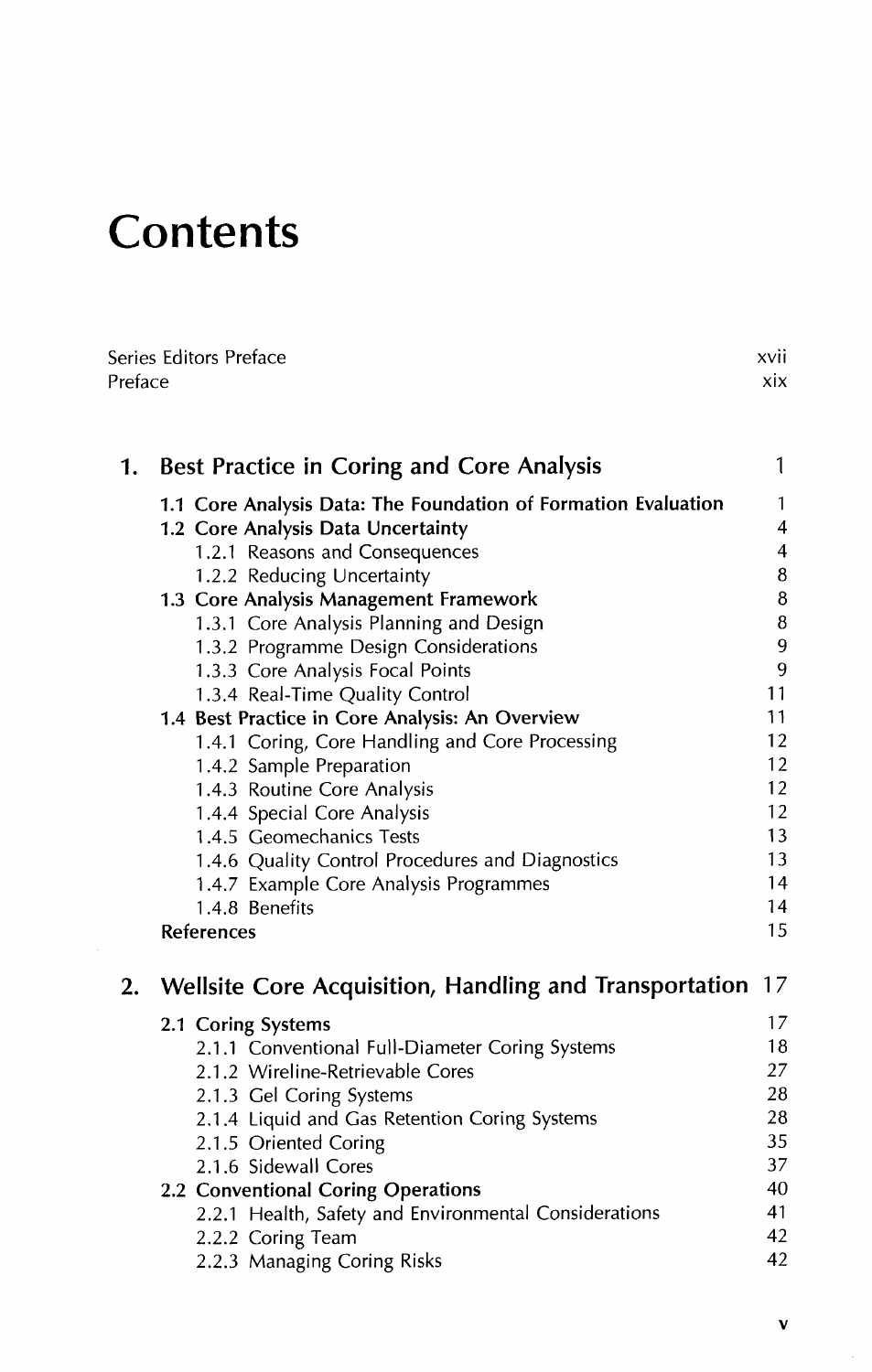|    | 2.3 Coring Fluids                                                              | 45         |
|----|--------------------------------------------------------------------------------|------------|
|    | 2.3.1 Mud Types                                                                | 45         |
|    | 2.3.2 Mud Tracers                                                              | 45         |
|    | 2.4 Core Damage and Core Fluid/Petrophysical Property Alteration               | 48         |
|    | 2.4.1 Fluid Saturation Alteration                                              | 48         |
|    | 2.4.2 Stress Release                                                           | 52         |
|    | 2.4.3 Wettability Alteration                                                   | 57         |
|    | 2.5 Best Practice in Wellsite Handling                                         | 66         |
|    | 2.5.1 Core Recovery on Rig Floor                                               | 66         |
|    | 2.5.2 Linear Layout and Marking                                                | 68         |
|    | 2.5.3 Wellsite Gamma-Ray Scanning                                              | 70         |
|    | 2.5.4 Wellsite Liner Cutting                                                   | 70         |
|    | 2.5.5 Wellsite Core Stabilisation and Preservation                             | 72         |
|    | 2.5.6 Wellsite Sampling                                                        | 77         |
|    | 2.5.7 Core Transportation                                                      | 79         |
|    | 2.5.8 Coring Report                                                            | 81         |
|    | 2.6 Special Handling Considerations for Difficult Rock Types                   | 81         |
|    | 2.6.1 Unconsolidated Core                                                      | 81         |
|    | 2.6.2 Carbonates                                                               | 82         |
|    | 2.6.3 Shaly Sands                                                              | 83         |
|    | 2.6.4 Shales<br>2.6.5 Coal                                                     | 83<br>84   |
|    | References                                                                     | 84         |
|    | <b>Recommended Reading</b>                                                     | 87         |
|    |                                                                                |            |
| 3. | Core Laboratory Processing and Screening                                       | 89         |
|    | 3.1 Introduction                                                               | 89         |
|    | 3.2 Core Receipt and Cutting                                                   | 91         |
|    | 3.3 CT Scanning                                                                | 91         |
|    | 3.4 Gamma Ray Logging                                                          | 95         |
|    | 3.5 Removal from Liners                                                        | 100        |
|    | 3.6 Core Viewing and Sample Selection                                          | 102        |
|    | 3.7 Sample Preservation                                                        | 104        |
|    | 3.7.1 Dry Preservation                                                         | 104        |
|    | 3.7.2 Wet Preservation                                                         | 106        |
|    |                                                                                |            |
|    | 3.8 Core Plugging                                                              | 106        |
|    | 3.8.1 Plug Samples                                                             | 106        |
|    | 3.8.2 Drill Press and Plugging Fluids                                          | 108        |
|    | 3.8.3 Plug Orientation                                                         | 110        |
|    | 3.8.4 Plug Allocation                                                          | 112        |
|    | 3.8.5 Plug Trimming                                                            | 116        |
|    | 3.9 Core Slabbing                                                              | 117        |
|    | 3.10 Core Resination                                                           | 118        |
|    | 3.11 Core Photography and Imaging                                              | 120        |
|    | 3.11.1 Conventional Imaging                                                    | 121        |
|    | 3.11.2 360° Core Imaging                                                       | 124        |
|    | 3.12 Weak or Unconsolidated Core Processing<br>3.12.1 Core Receipt and Cutting | 125<br>125 |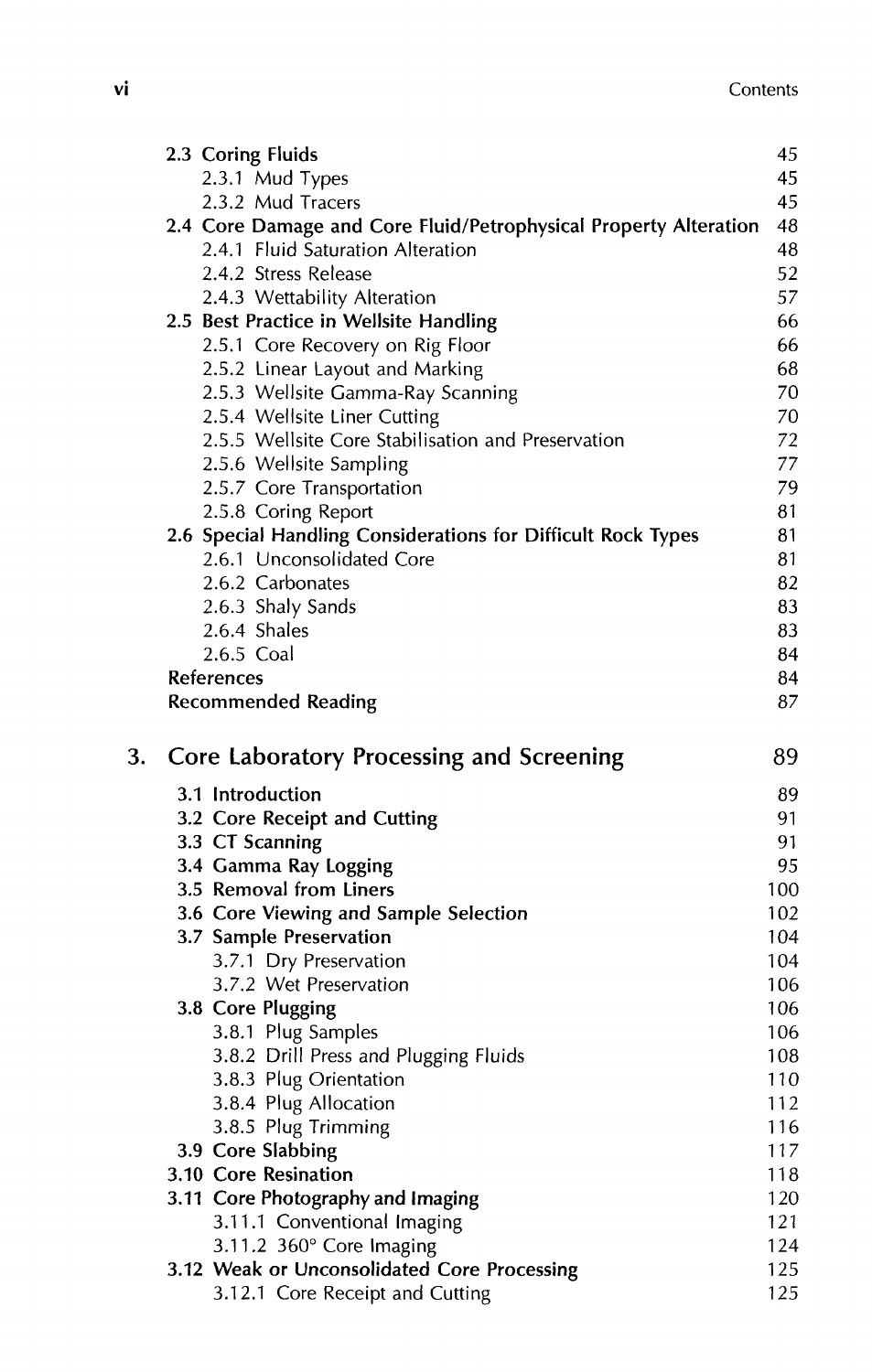|    | 3.12.2 CT Scanning                                    | 125        |
|----|-------------------------------------------------------|------------|
|    | 3.12.3 Core Gamma Ray Scanning                        | 129        |
|    | 3.12.4 Core Slabbing                                  | 129        |
|    | 3.12.5 Core Viewing and Sample Selection              | 129        |
|    | 3.12.6 Core Plugging and Plug Protection              | 130        |
|    | 3.12.7 Core Photography                               | 133        |
|    | 3.12.8 Core Preservation                              | 133        |
|    | References                                            | 134        |
|    | <b>Recommended Reading</b>                            | 134        |
| 4. | Core Sample Preparation                               | 135        |
|    | 4.1 Introduction                                      | 135        |
|    | 4.2 Cleaning                                          | 136        |
|    | 4.2.1 Solvents                                        | 136        |
|    | 4.2.2 Common Cleaning Methods                         | 138        |
|    | 4.2.3 Core Cleaning Methods: Advantages and Drawbacks | 146        |
|    | 4.3 Core Drying                                       | 146        |
|    | 4.3.1 Conventional (and Vacuum) Oven Drying           | 146        |
|    | 4.3.2 Humidity Oven Drying                            | 146        |
|    | 4.3.3 Critical Point Drying                           | 150        |
|    | 4.3.4 Flow-Through Drying                             | 152        |
|    | 4.3.5 Core Drying Methods: Advantages and Drawbacks   | 153        |
|    | 4.4 Quality Control Issues, Checks and Diagnostics    | 153        |
|    | 4.5 Clays and Clay Damage Mechanisms                  | 156        |
|    | 4.5.1 Clay Mineral Structures                         | 158        |
|    | 4.5.2 Clay Types                                      | 160        |
|    | 4.5.3 Cation Exchange Capacity                        | 161        |
|    | 4.5.4 Clay Morphology and Rock Property Controls      | 163        |
|    | 4.5.5 Clay Damage Mechanisms                          | 165        |
|    | 4.5.6 Testing Without Drying                          | 168        |
|    | 4.6 Core Conditioning for Porosity Measurements       | 170        |
|    | 4.6.1 Porosity Evaluation                             | 170        |
|    | 4.6.2 Total and Effective Porosity Concepts           | 170        |
|    | 4.6.3 Log and Core Porosity                           | 172        |
|    | 4.7 Special Considerations in Core Preparation        | 175        |
|    | 4.7.1 Wettability                                     | 175        |
|    | 4.7.2 Carbonates and Chalks                           | 176        |
|    | 4.7.3 Halite                                          | 176        |
|    | References<br><b>Recommended Reading/Viewing</b>      | 178<br>179 |
| 5. | <b>Routine Core Analysis</b>                          | 181        |
|    | 5.1 Introduction                                      | 181        |
|    | 5.2 Fluid Saturation Measurements                     | 182        |
|    | 5.2.1 Retort Method                                   | 183        |
|    | 5.2.2 Dean-Stark Analysis                             | 187        |
|    | 5.3 Porosity Measurements                             | 195        |
|    | 5.3.1 Helium Grain Volume and Grain Density           | 199        |
|    |                                                       |            |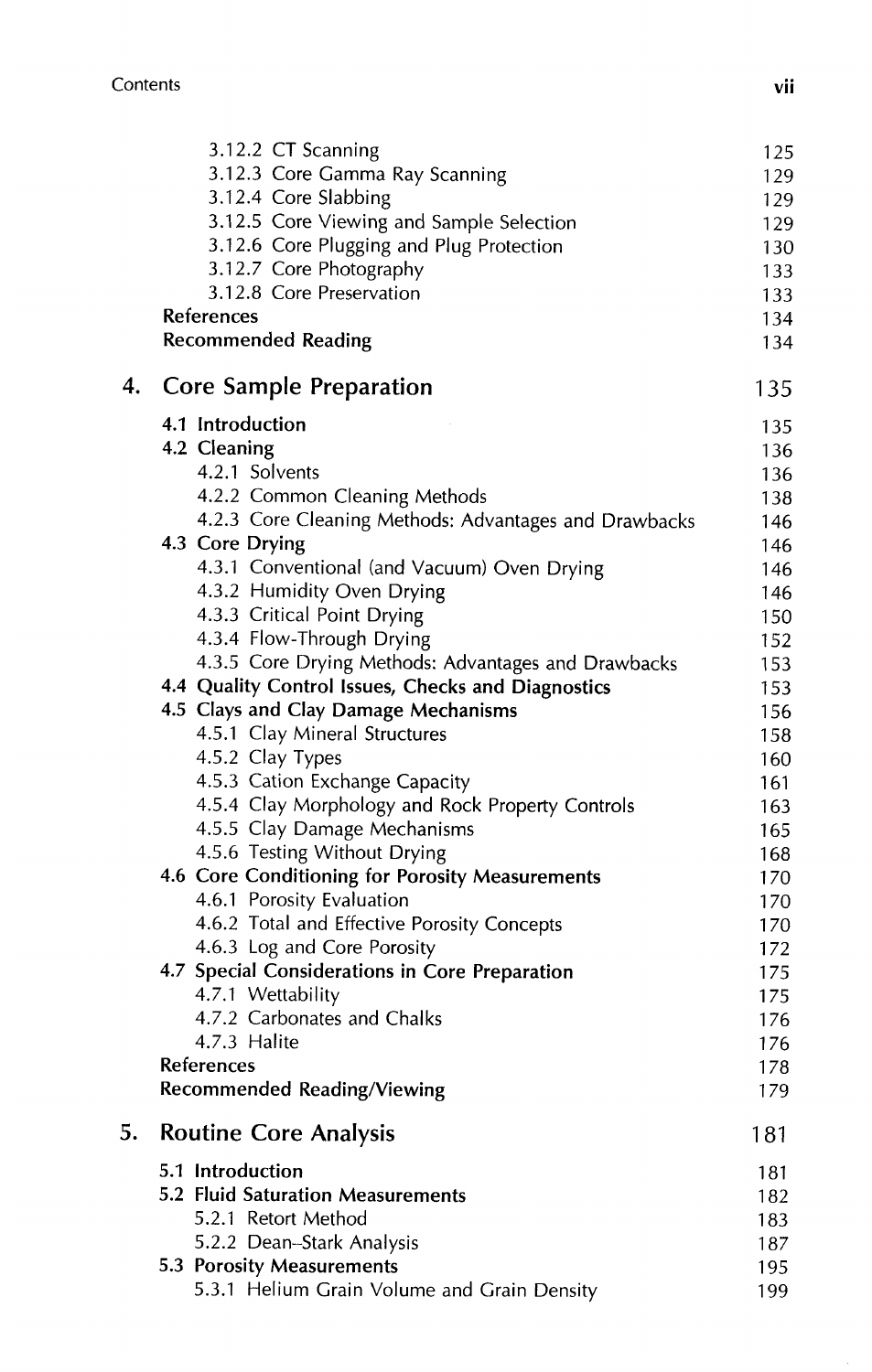| $$   | Contents |
|------|----------|
| VIII |          |

|    | 5.3.2 Helium Pore Volume                                       | 204 |
|----|----------------------------------------------------------------|-----|
|    | 5.3.3 Bulk Volume                                              | 210 |
|    | 5.3.4 Liquid Saturation Porosity                               | 216 |
|    | 5.3.5 Accuracy and Repeatability of Porosity Measurements      | 219 |
|    | 5.4 Permeability Measurements                                  | 221 |
|    | 5.4.1 Definitions                                              | 221 |
|    | 5.4.2 Darcy's Law                                              | 221 |
|    | 5.4.3 Non-Darcy Flow: Klinkenberg Effects                      | 224 |
|    | 5.4.4 Non-Darcy Flow: Forchheimer Effect                       | 228 |
|    | 5.4.5 Steady-State Permeability Measurements                   | 229 |
|    | 5.4.6 Unsteady-State Permeability Measurements                 | 239 |
|    | 5.4.7 Steady-State Liquid (Absolute) Permeability Measurements | 247 |
|    | 5.4.8 Probe or Profile Permeability Measurements               | 252 |
|    | 5.5 Whole Core Analysis Measurements                           | 262 |
|    | 5.5.1 Sample Preparation                                       | 262 |
|    | 5.5.2 Fluid Saturations                                        | 263 |
|    | 5.5.3 Porosity                                                 | 263 |
|    | 5.5.4 Gas Permeability                                         | 263 |
|    | <b>References</b>                                              | 266 |
|    | Recommended Reading/Viewing                                    | 267 |
| 6. | <b>Preparation for Special Core Analysis</b>                   | 269 |
|    | 6.1 Fluid Preparation and Characterisation                     | 269 |
|    | 6.1.1 Formation Water Samples and Brine Preparation            | 269 |
|    | 6.1.2 Oil                                                      | 276 |
|    | 6.1.3 Gas                                                      | 279 |
|    | 6.1.4 Data Requirements                                        | 280 |
|    | 6.2 Interfacial Tension                                        | 281 |
|    | 6.2.1 Methods to Determine IFT                                 | 282 |
|    | 6.3 Sample Selection for SCAL                                  | 286 |
|    | 6.3.1 Sample Provenance                                        | 286 |
|    | 6.3.2 CT Scanning and Photography                              | 286 |
|    | 6.3.3 Petrophysical Properties                                 | 292 |
|    | 6.4 Reservoir Stress Estimation                                | 300 |
|    | 6.4.1 Test Cell Design                                         | 300 |
|    | 6.4.2 Effective Stress Concepts                                | 300 |
|    | 6.4.3 Net Confining Stress Loading Conditions                  | 301 |
|    | 6.4.4 Reservoir Stress Data Sources                            | 304 |
|    | <b>References</b>                                              | 311 |
|    | <b>Recommended Reading</b>                                     | 311 |
| 7. | <b>Wettability and Wettability Tests</b>                       | 313 |
|    | 7.1 Introduction                                               | 313 |
|    | 7.2 Contact Angle Method                                       | 315 |
|    | 7.2.1 Sample Preparation                                       | 316 |
|    | 7.2.2 Test Equipment                                           | 317 |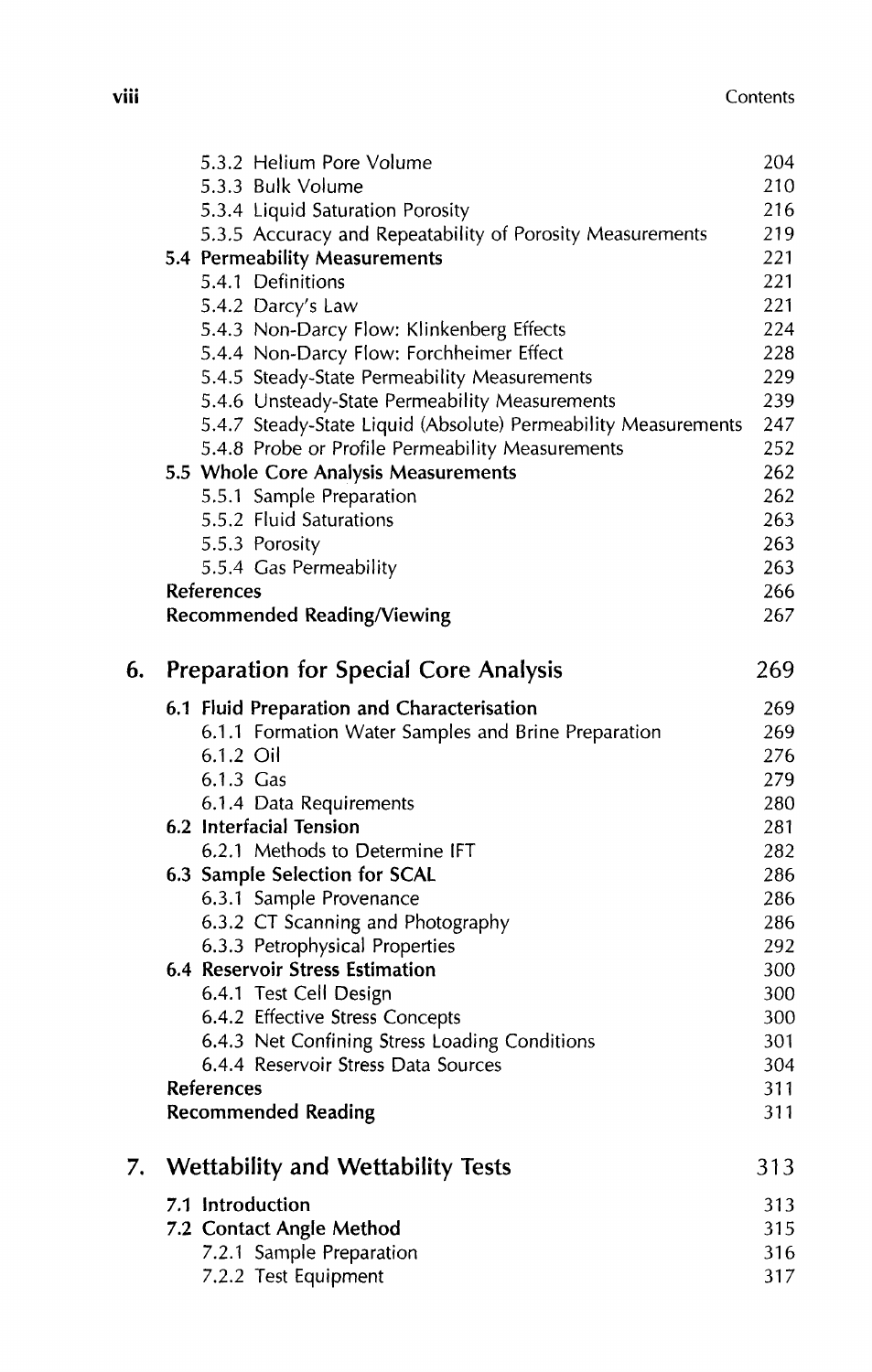|    |               | 7.2.3 Test Procedures                                         | 319 |
|----|---------------|---------------------------------------------------------------|-----|
|    |               | 7.2.4 Results                                                 | 32C |
|    |               | 7.2.5 Data Reporting Requirements                             | 32C |
|    |               | 7.2.6 Contact Angle Summary                                   | 32C |
|    |               | 7.3 Amott (Amott-Harvey) Method                               | 322 |
|    |               | 7.3.1 Sample Preparation                                      | 323 |
|    |               | 7.3.2 Test Conditions                                         | 325 |
|    |               | 7.3.3 Test Equipment                                          | 327 |
|    |               | 7.3.4 Test Procedures                                         | 327 |
|    |               | 7.3.5 Amott-Harvey Wettability Index Calculation              | 329 |
|    |               | 7.3.6 Data Reporting Requirements                             | 33C |
|    |               | 7.3.7 Amott (Amott-Harvey) Summary                            | 331 |
|    |               | 7.4 USBM Method                                               | 332 |
|    |               | 7.4.1 Sample Preparation                                      | 334 |
|    |               | 7.4.2 Test Equipment                                          | 334 |
|    |               | 7.4.3 Key Processes                                           | 334 |
|    |               | 7.4.4 Test Procedures                                         | 334 |
|    |               | 7.4.5 USBM Index Calculation                                  | 336 |
|    |               | 7.4.6 Data Reporting Requirements                             | 337 |
|    |               | 7.4.7 USBM Summary                                            | 338 |
|    |               | 7.5 Combined Amott-USBM (Combination) Method                  | 339 |
|    |               | 7.5.1 Sample Preparation                                      | 340 |
|    |               | 7.5.2 Test Equipment                                          | 340 |
|    |               | 7.5.3 Test Procedures                                         | 340 |
|    |               | 7.5.4 Data Reporting Requirements                             | 341 |
|    |               | 7.5.5 USBM and Amott-Harvey Index Calculation                 | 341 |
|    |               | 7.5.6 Combined Amott-USBM Summary                             | 342 |
|    | References    |                                                               | 344 |
|    |               | <b>Recommended Reading</b>                                    | 345 |
| 8. |               | <b>Electrical Property Tests</b>                              | 347 |
|    |               | 8.1 Introduction                                              | 348 |
|    |               | 8.1.1 Resistivity Logs                                        | 348 |
|    |               | 8.1.2 Water Saturation Interpretation-Archie's Law            | 349 |
|    |               | 8.1.3 Water Saturation Interpretation—Shaly Sands             | 352 |
|    |               | 8.1.4 Water Saturation Interpretation Parameters from Core    | 353 |
|    | 8.2 FRF Tests |                                                               | 354 |
|    |               | 8.2.1 Sample Selection and Preparation                        | 354 |
|    |               | 8.2.2 Test Equipment                                          | 356 |
|    |               | 8.2.3 Test Procedures-Ambient (Base) Conditions               | 359 |
|    |               | 8.2.4 Test Procedures-Stress (Overburden) Conditions          | 360 |
|    |               | 8.2.5 Data Utilisation                                        | 366 |
|    |               | 8.2.6 Data Reporting Requirements                             | 369 |
|    |               | 8.2.7 Advantages and Drawbacks/Issues                         | 369 |
|    |               | 8.2.8 FRF Test Quality Control Issues, Checks and Diagnostics | 371 |
|    |               | 8.3 Resistivity Index Tests                                   | 378 |
|    |               | 8.3.1 Test Equipment                                          | 379 |
|    |               |                                                               |     |

 $i\mathbf{x}$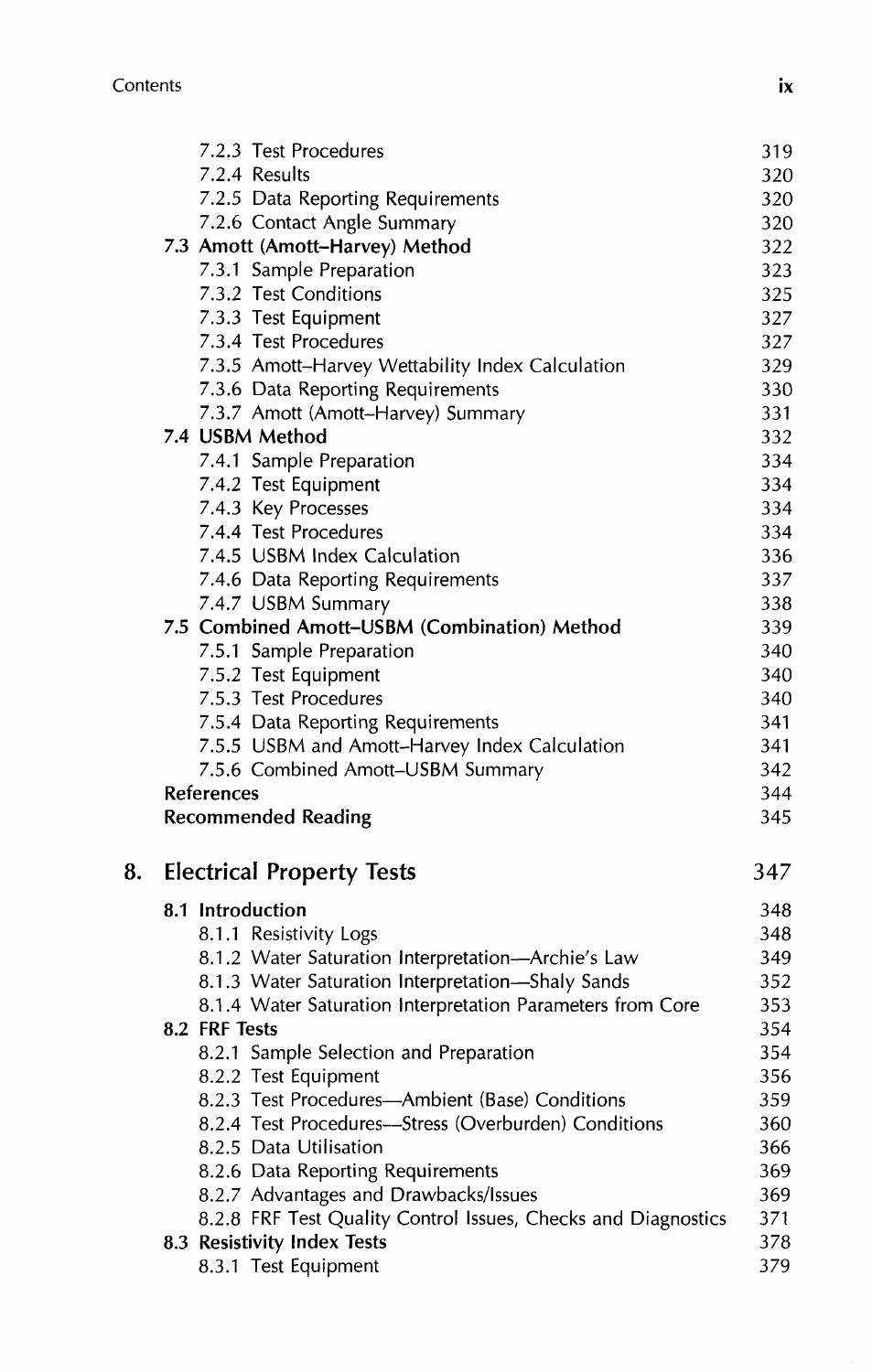|    | 8.3.2 Test Procedures                                                               | 382 |
|----|-------------------------------------------------------------------------------------|-----|
|    | 8.3.3 Data Assignment and Utilisation                                               | 387 |
|    | 8.3.4 Saturation Exponent: Laboratory Artefacts                                     | 390 |
|    | 8.3.5 Saturation Exponent: Rock Type and Pore/Fluid System                          |     |
|    | Controls                                                                            | 398 |
|    | 8.3.6 Data Reporting Requirements                                                   | 406 |
|    | 8.3.7 Advantages and Drawbacks/Issues                                               | 409 |
|    | 8.3.8 RI Test Quality Control Issues, Checks and Diagnostics                        | 409 |
|    | 8.4 Waxman-Smits Parameters                                                         | 416 |
|    | 8.4.1 Shaly Sand Models                                                             | 416 |
|    | 8.4.2 Waxman-Smits Equation                                                         | 420 |
|    | 8.4.3 CEC and Qv Tests                                                              | 424 |
|    | 8.4.4 Data Utilisation and Assignment                                               | 430 |
|    | 8.4.5 Data Reporting Requirements                                                   | 433 |
|    | 8.4.6 Advantages and Drawbacks/Issues                                               | 433 |
|    | 8.4.7 Qv, m <sup>*</sup> and n <sup>*</sup> Test Quality Control Issues, Checks and |     |
|    | Diagnostics                                                                         | 433 |
|    | 8.5 Alternative Method for Saturation Exponent Determination                        | 439 |
|    | References                                                                          | 444 |
|    | <b>Recommended Reading</b>                                                          | 447 |
| 9. | <b>Capillary Pressure</b>                                                           | 449 |
|    | 9.1 Introduction                                                                    | 449 |
|    | 9.2 Primary Drainage Capillary Pressure                                             | 452 |
|    | 9.3 High Speed Centrifuge                                                           | 453 |
|    | 9.3.1 Sample Preparation                                                            | 454 |
|    | 9.3.2 Key Processes                                                                 | 455 |
|    | 9.3.3 Test Procedures (Primary Drainage)                                            | 458 |
|    | 9.3.4 Data Reporting Requirements                                                   | 462 |
|    | 9.4 Porous Plate (Semi-Permeable Membrane): Primary Drainage                        | 471 |
|    | 9.4.1 Sample Preparation                                                            | 472 |
|    | 9.4.2 Key Processes                                                                 | 472 |
|    | 9.4.3 Test Procedures                                                               | 474 |
|    | 9.4.4 Alternatives to Porous Plate Membranes                                        | 478 |
|    | 9.4.5 Data Reporting Requirements                                                   | 479 |
|    | 9.5 Mercury-Air (MICP)                                                              | 484 |
|    | 9.5.1 Sample Preparation                                                            | 486 |
|    | 9.5.2 Test Equipment                                                                | 486 |
|    | 9.5.3 Test Procedures                                                               | 488 |
|    | 9.5.4 Pore Throat Size Distribution                                                 | 490 |
|    | 9.5.5 Typical Output                                                                | 493 |
|    | 9.5.6 Data Reporting Requirements                                                   | 493 |
|    | 9.6 Capillary Pressure Methods: Equilibration Times                                 | 501 |
|    | 9.7 Summary of Drainage Capillary Pressure Methods                                  | 501 |
|    | 9.8 Data Corrections                                                                | 502 |
|    | 9.8.1 Closure Corrections                                                           | 502 |
|    | 9.8.2 Stress Corrections                                                            | 508 |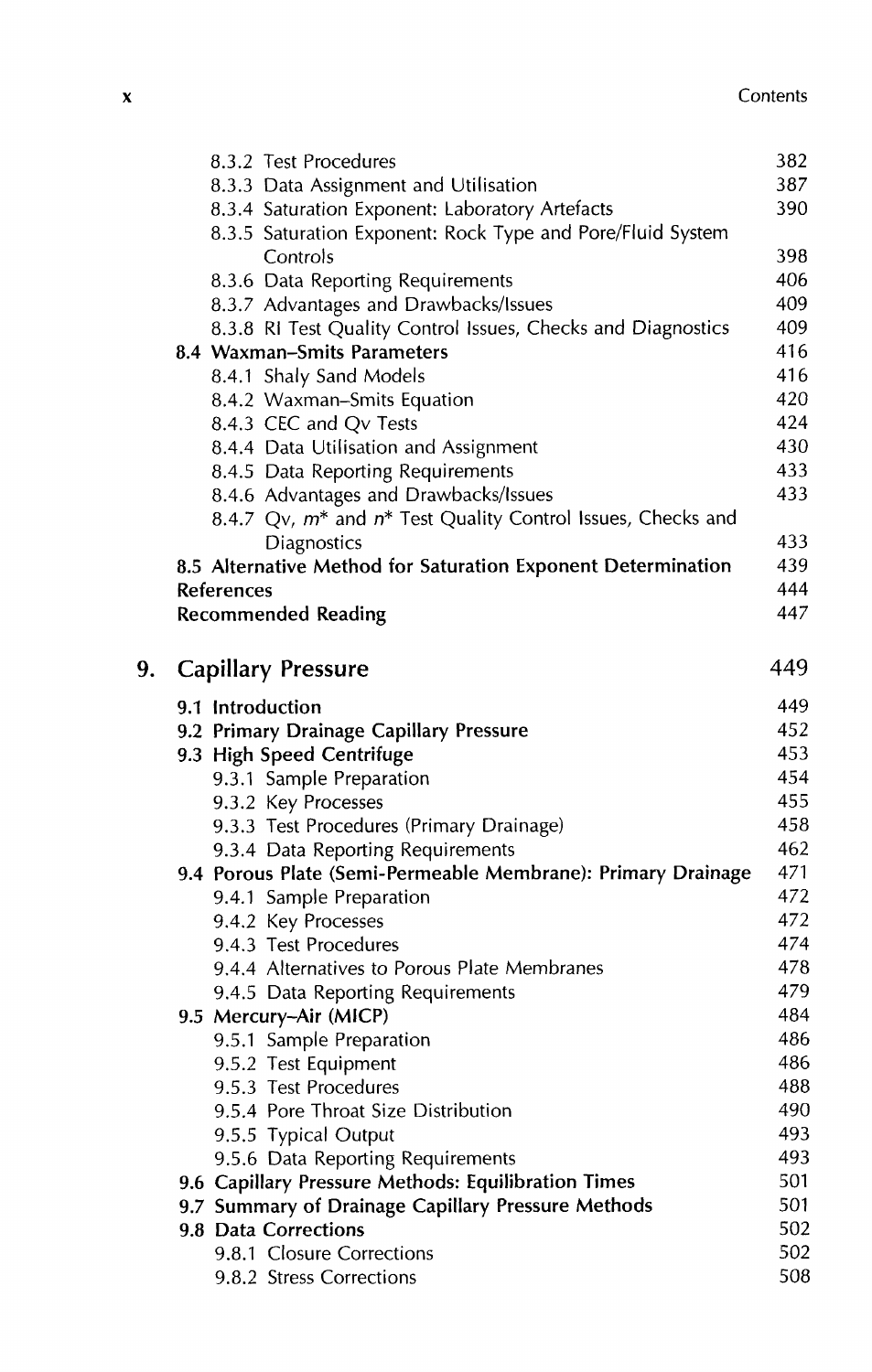| 9.8.4 Fluid Corrections<br>9.8.5 J Function<br>References<br><b>Recommended Reading</b><br>10.<br><b>Relative Permeability</b><br>10.1 Introduction<br>10.1.1 Section Outline<br>10.1.2 Definitions<br>10.1.3 Irreducible Water Saturation<br>10.1.4 Residual Oil Saturations: Water-Oil System<br>10.1.5 Residual Oil Saturations: Gas-Oil System<br>10.1.6 Residual Gas Saturation: Water-Gas System<br>10.1.7 Critical Gas Saturation: Gas-Oil System<br>10.1.8 Critical Gas Saturation: Water-Gas System<br>10.1.9 Critical Water Saturation<br>10.1.10 Critical Oil Saturation: Gas Condensate Systems<br>10.1.11 Wettability<br>10.1.12 Corey Exponents<br>10.2 Measurement Techniques<br>10.2.1 USS Tests<br>10.2.2 SS Tests<br>10.2.3 Centrifuge Tests<br>10.2.4 Curve Definition as a Function of Test Method<br>10.2.5 Test Equipment<br>10.2.6 In Situ Saturation Monitoring (ISSM)<br>10.3 Test Data Interpretation Methodology<br>10.3.1 Unsteady State<br>10.3.2 Steady State<br>10.3.3 Centrifuge<br>10.3.4 Flow Rate and Capillary End Effects<br>10.3.5 Coreflood Simulation<br>10.4 Sample Selection, Test State and Test Conditions<br>10.4.1 Sample Selection<br>10.4.2 Test State<br>10.4.3 Overburden Stress<br>10.4.4 Initial Water Saturation<br>10.5 Measurement Descriptions<br>10.5.1<br>Unsteady State Water-Oil Relative Permeability<br>(USSWO)<br>10.5.2<br>Steady State Water-Oil Relative Permeability (SSWO)<br>10.5.3<br>Centrifuge Water-Oil Relative Permeability (CentKrWO) 589<br>10.5.4<br>Unsteady State Gas-Oil Relative Permeability (USSGO)<br>10.5.5<br>Steady State Gas-Oil Relative Permeability (SSGO)<br>10.5.6<br>Centrifuge Gas-Oil Relative Permeability (CentKrGO) |  |        | 9.8.3 Clay-Bound Water Corrections             | 508 |
|-------------------------------------------------------------------------------------------------------------------------------------------------------------------------------------------------------------------------------------------------------------------------------------------------------------------------------------------------------------------------------------------------------------------------------------------------------------------------------------------------------------------------------------------------------------------------------------------------------------------------------------------------------------------------------------------------------------------------------------------------------------------------------------------------------------------------------------------------------------------------------------------------------------------------------------------------------------------------------------------------------------------------------------------------------------------------------------------------------------------------------------------------------------------------------------------------------------------------------------------------------------------------------------------------------------------------------------------------------------------------------------------------------------------------------------------------------------------------------------------------------------------------------------------------------------------------------------------------------------------------------------------------------------------------------------------------------------------------|--|--------|------------------------------------------------|-----|
|                                                                                                                                                                                                                                                                                                                                                                                                                                                                                                                                                                                                                                                                                                                                                                                                                                                                                                                                                                                                                                                                                                                                                                                                                                                                                                                                                                                                                                                                                                                                                                                                                                                                                                                         |  |        |                                                | 510 |
|                                                                                                                                                                                                                                                                                                                                                                                                                                                                                                                                                                                                                                                                                                                                                                                                                                                                                                                                                                                                                                                                                                                                                                                                                                                                                                                                                                                                                                                                                                                                                                                                                                                                                                                         |  |        |                                                | 513 |
|                                                                                                                                                                                                                                                                                                                                                                                                                                                                                                                                                                                                                                                                                                                                                                                                                                                                                                                                                                                                                                                                                                                                                                                                                                                                                                                                                                                                                                                                                                                                                                                                                                                                                                                         |  |        |                                                | 516 |
|                                                                                                                                                                                                                                                                                                                                                                                                                                                                                                                                                                                                                                                                                                                                                                                                                                                                                                                                                                                                                                                                                                                                                                                                                                                                                                                                                                                                                                                                                                                                                                                                                                                                                                                         |  |        |                                                | 517 |
|                                                                                                                                                                                                                                                                                                                                                                                                                                                                                                                                                                                                                                                                                                                                                                                                                                                                                                                                                                                                                                                                                                                                                                                                                                                                                                                                                                                                                                                                                                                                                                                                                                                                                                                         |  |        |                                                | 519 |
|                                                                                                                                                                                                                                                                                                                                                                                                                                                                                                                                                                                                                                                                                                                                                                                                                                                                                                                                                                                                                                                                                                                                                                                                                                                                                                                                                                                                                                                                                                                                                                                                                                                                                                                         |  |        |                                                | 520 |
|                                                                                                                                                                                                                                                                                                                                                                                                                                                                                                                                                                                                                                                                                                                                                                                                                                                                                                                                                                                                                                                                                                                                                                                                                                                                                                                                                                                                                                                                                                                                                                                                                                                                                                                         |  |        |                                                | 520 |
|                                                                                                                                                                                                                                                                                                                                                                                                                                                                                                                                                                                                                                                                                                                                                                                                                                                                                                                                                                                                                                                                                                                                                                                                                                                                                                                                                                                                                                                                                                                                                                                                                                                                                                                         |  |        |                                                | 521 |
|                                                                                                                                                                                                                                                                                                                                                                                                                                                                                                                                                                                                                                                                                                                                                                                                                                                                                                                                                                                                                                                                                                                                                                                                                                                                                                                                                                                                                                                                                                                                                                                                                                                                                                                         |  |        |                                                | 523 |
|                                                                                                                                                                                                                                                                                                                                                                                                                                                                                                                                                                                                                                                                                                                                                                                                                                                                                                                                                                                                                                                                                                                                                                                                                                                                                                                                                                                                                                                                                                                                                                                                                                                                                                                         |  |        |                                                | 525 |
|                                                                                                                                                                                                                                                                                                                                                                                                                                                                                                                                                                                                                                                                                                                                                                                                                                                                                                                                                                                                                                                                                                                                                                                                                                                                                                                                                                                                                                                                                                                                                                                                                                                                                                                         |  |        |                                                | 527 |
|                                                                                                                                                                                                                                                                                                                                                                                                                                                                                                                                                                                                                                                                                                                                                                                                                                                                                                                                                                                                                                                                                                                                                                                                                                                                                                                                                                                                                                                                                                                                                                                                                                                                                                                         |  |        |                                                | 528 |
|                                                                                                                                                                                                                                                                                                                                                                                                                                                                                                                                                                                                                                                                                                                                                                                                                                                                                                                                                                                                                                                                                                                                                                                                                                                                                                                                                                                                                                                                                                                                                                                                                                                                                                                         |  |        |                                                | 530 |
|                                                                                                                                                                                                                                                                                                                                                                                                                                                                                                                                                                                                                                                                                                                                                                                                                                                                                                                                                                                                                                                                                                                                                                                                                                                                                                                                                                                                                                                                                                                                                                                                                                                                                                                         |  |        |                                                | 530 |
|                                                                                                                                                                                                                                                                                                                                                                                                                                                                                                                                                                                                                                                                                                                                                                                                                                                                                                                                                                                                                                                                                                                                                                                                                                                                                                                                                                                                                                                                                                                                                                                                                                                                                                                         |  |        |                                                | 532 |
|                                                                                                                                                                                                                                                                                                                                                                                                                                                                                                                                                                                                                                                                                                                                                                                                                                                                                                                                                                                                                                                                                                                                                                                                                                                                                                                                                                                                                                                                                                                                                                                                                                                                                                                         |  |        |                                                | 533 |
|                                                                                                                                                                                                                                                                                                                                                                                                                                                                                                                                                                                                                                                                                                                                                                                                                                                                                                                                                                                                                                                                                                                                                                                                                                                                                                                                                                                                                                                                                                                                                                                                                                                                                                                         |  |        |                                                | 535 |
|                                                                                                                                                                                                                                                                                                                                                                                                                                                                                                                                                                                                                                                                                                                                                                                                                                                                                                                                                                                                                                                                                                                                                                                                                                                                                                                                                                                                                                                                                                                                                                                                                                                                                                                         |  |        |                                                | 541 |
|                                                                                                                                                                                                                                                                                                                                                                                                                                                                                                                                                                                                                                                                                                                                                                                                                                                                                                                                                                                                                                                                                                                                                                                                                                                                                                                                                                                                                                                                                                                                                                                                                                                                                                                         |  |        |                                                | 543 |
|                                                                                                                                                                                                                                                                                                                                                                                                                                                                                                                                                                                                                                                                                                                                                                                                                                                                                                                                                                                                                                                                                                                                                                                                                                                                                                                                                                                                                                                                                                                                                                                                                                                                                                                         |  |        |                                                | 543 |
|                                                                                                                                                                                                                                                                                                                                                                                                                                                                                                                                                                                                                                                                                                                                                                                                                                                                                                                                                                                                                                                                                                                                                                                                                                                                                                                                                                                                                                                                                                                                                                                                                                                                                                                         |  |        |                                                | 545 |
|                                                                                                                                                                                                                                                                                                                                                                                                                                                                                                                                                                                                                                                                                                                                                                                                                                                                                                                                                                                                                                                                                                                                                                                                                                                                                                                                                                                                                                                                                                                                                                                                                                                                                                                         |  |        |                                                | 547 |
|                                                                                                                                                                                                                                                                                                                                                                                                                                                                                                                                                                                                                                                                                                                                                                                                                                                                                                                                                                                                                                                                                                                                                                                                                                                                                                                                                                                                                                                                                                                                                                                                                                                                                                                         |  |        |                                                | 547 |
|                                                                                                                                                                                                                                                                                                                                                                                                                                                                                                                                                                                                                                                                                                                                                                                                                                                                                                                                                                                                                                                                                                                                                                                                                                                                                                                                                                                                                                                                                                                                                                                                                                                                                                                         |  |        |                                                | 548 |
|                                                                                                                                                                                                                                                                                                                                                                                                                                                                                                                                                                                                                                                                                                                                                                                                                                                                                                                                                                                                                                                                                                                                                                                                                                                                                                                                                                                                                                                                                                                                                                                                                                                                                                                         |  |        |                                                | 551 |
|                                                                                                                                                                                                                                                                                                                                                                                                                                                                                                                                                                                                                                                                                                                                                                                                                                                                                                                                                                                                                                                                                                                                                                                                                                                                                                                                                                                                                                                                                                                                                                                                                                                                                                                         |  |        |                                                | 554 |
|                                                                                                                                                                                                                                                                                                                                                                                                                                                                                                                                                                                                                                                                                                                                                                                                                                                                                                                                                                                                                                                                                                                                                                                                                                                                                                                                                                                                                                                                                                                                                                                                                                                                                                                         |  |        |                                                | 554 |
|                                                                                                                                                                                                                                                                                                                                                                                                                                                                                                                                                                                                                                                                                                                                                                                                                                                                                                                                                                                                                                                                                                                                                                                                                                                                                                                                                                                                                                                                                                                                                                                                                                                                                                                         |  |        |                                                | 557 |
|                                                                                                                                                                                                                                                                                                                                                                                                                                                                                                                                                                                                                                                                                                                                                                                                                                                                                                                                                                                                                                                                                                                                                                                                                                                                                                                                                                                                                                                                                                                                                                                                                                                                                                                         |  |        |                                                | 557 |
|                                                                                                                                                                                                                                                                                                                                                                                                                                                                                                                                                                                                                                                                                                                                                                                                                                                                                                                                                                                                                                                                                                                                                                                                                                                                                                                                                                                                                                                                                                                                                                                                                                                                                                                         |  |        |                                                | 558 |
|                                                                                                                                                                                                                                                                                                                                                                                                                                                                                                                                                                                                                                                                                                                                                                                                                                                                                                                                                                                                                                                                                                                                                                                                                                                                                                                                                                                                                                                                                                                                                                                                                                                                                                                         |  |        |                                                | 562 |
|                                                                                                                                                                                                                                                                                                                                                                                                                                                                                                                                                                                                                                                                                                                                                                                                                                                                                                                                                                                                                                                                                                                                                                                                                                                                                                                                                                                                                                                                                                                                                                                                                                                                                                                         |  |        |                                                | 565 |
|                                                                                                                                                                                                                                                                                                                                                                                                                                                                                                                                                                                                                                                                                                                                                                                                                                                                                                                                                                                                                                                                                                                                                                                                                                                                                                                                                                                                                                                                                                                                                                                                                                                                                                                         |  |        |                                                | 565 |
|                                                                                                                                                                                                                                                                                                                                                                                                                                                                                                                                                                                                                                                                                                                                                                                                                                                                                                                                                                                                                                                                                                                                                                                                                                                                                                                                                                                                                                                                                                                                                                                                                                                                                                                         |  |        |                                                | 568 |
|                                                                                                                                                                                                                                                                                                                                                                                                                                                                                                                                                                                                                                                                                                                                                                                                                                                                                                                                                                                                                                                                                                                                                                                                                                                                                                                                                                                                                                                                                                                                                                                                                                                                                                                         |  |        |                                                | 568 |
|                                                                                                                                                                                                                                                                                                                                                                                                                                                                                                                                                                                                                                                                                                                                                                                                                                                                                                                                                                                                                                                                                                                                                                                                                                                                                                                                                                                                                                                                                                                                                                                                                                                                                                                         |  |        |                                                | 569 |
|                                                                                                                                                                                                                                                                                                                                                                                                                                                                                                                                                                                                                                                                                                                                                                                                                                                                                                                                                                                                                                                                                                                                                                                                                                                                                                                                                                                                                                                                                                                                                                                                                                                                                                                         |  |        |                                                | 572 |
|                                                                                                                                                                                                                                                                                                                                                                                                                                                                                                                                                                                                                                                                                                                                                                                                                                                                                                                                                                                                                                                                                                                                                                                                                                                                                                                                                                                                                                                                                                                                                                                                                                                                                                                         |  |        |                                                | 574 |
|                                                                                                                                                                                                                                                                                                                                                                                                                                                                                                                                                                                                                                                                                                                                                                                                                                                                                                                                                                                                                                                                                                                                                                                                                                                                                                                                                                                                                                                                                                                                                                                                                                                                                                                         |  |        |                                                | 584 |
|                                                                                                                                                                                                                                                                                                                                                                                                                                                                                                                                                                                                                                                                                                                                                                                                                                                                                                                                                                                                                                                                                                                                                                                                                                                                                                                                                                                                                                                                                                                                                                                                                                                                                                                         |  |        |                                                |     |
|                                                                                                                                                                                                                                                                                                                                                                                                                                                                                                                                                                                                                                                                                                                                                                                                                                                                                                                                                                                                                                                                                                                                                                                                                                                                                                                                                                                                                                                                                                                                                                                                                                                                                                                         |  |        |                                                | 592 |
|                                                                                                                                                                                                                                                                                                                                                                                                                                                                                                                                                                                                                                                                                                                                                                                                                                                                                                                                                                                                                                                                                                                                                                                                                                                                                                                                                                                                                                                                                                                                                                                                                                                                                                                         |  |        |                                                | 598 |
|                                                                                                                                                                                                                                                                                                                                                                                                                                                                                                                                                                                                                                                                                                                                                                                                                                                                                                                                                                                                                                                                                                                                                                                                                                                                                                                                                                                                                                                                                                                                                                                                                                                                                                                         |  |        |                                                | 603 |
|                                                                                                                                                                                                                                                                                                                                                                                                                                                                                                                                                                                                                                                                                                                                                                                                                                                                                                                                                                                                                                                                                                                                                                                                                                                                                                                                                                                                                                                                                                                                                                                                                                                                                                                         |  | 10.5.7 | Gas-Oil Relative Permeability Curve Generation | 606 |

xi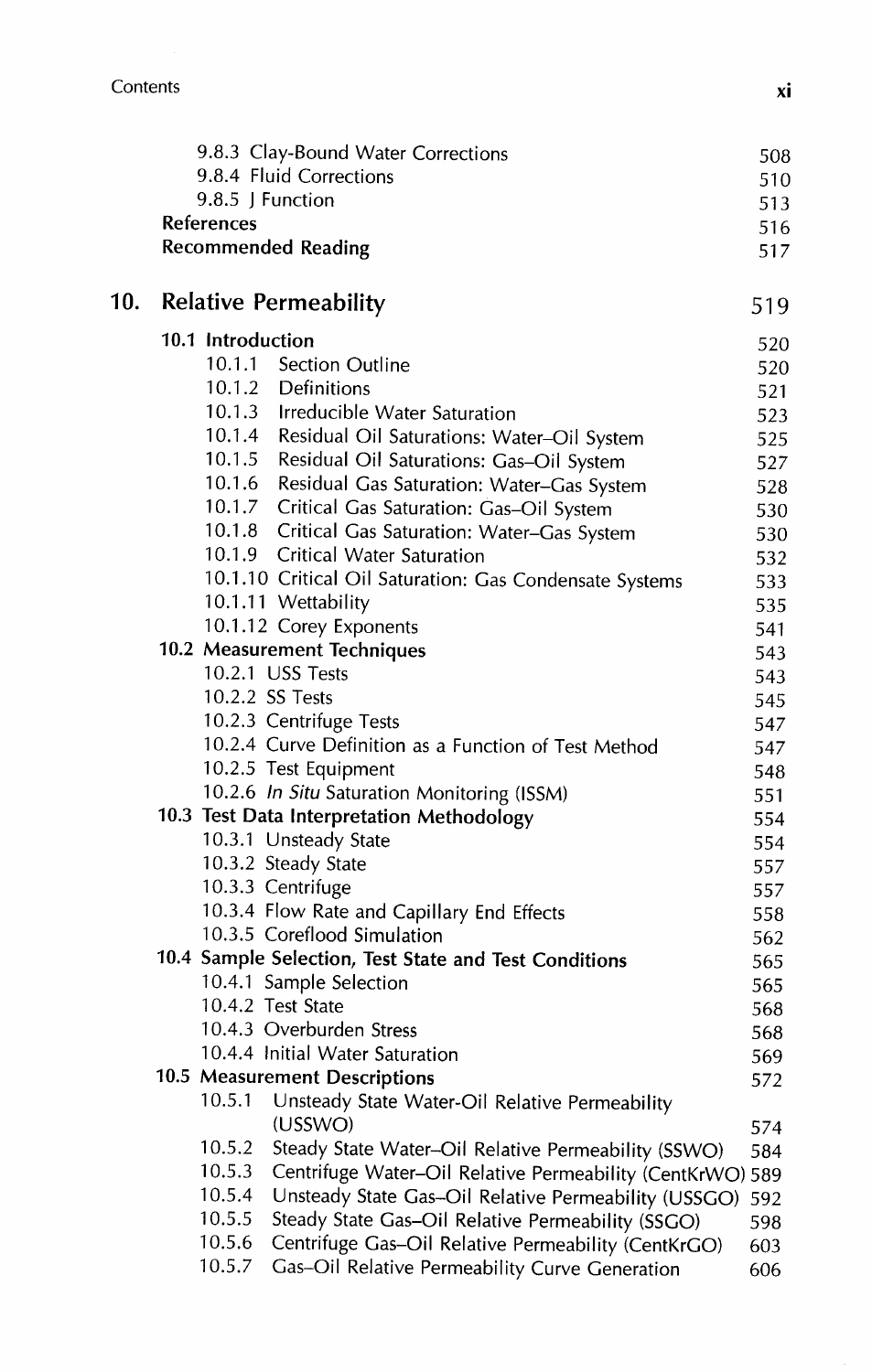|     | Unsteady State Gas-Water Relative Permeability<br>10.5.8<br>(USSGW) | 607 |
|-----|---------------------------------------------------------------------|-----|
|     | Steady State Gas-Water Relative Permeability (SSGW)<br>10.5.9       | 610 |
|     | 10.5.10 Unsteady State Water-Gas Relative Permeability              |     |
|     | (USSWG)                                                             | 613 |
|     | 10.5.11 Steady State Water-Gas Relative Permeability (SSWG)         | 618 |
|     | 10.5.12 Centrifuge Water-Gas Relative Permeability                  |     |
|     | (CentKrWG)                                                          | 622 |
|     | 10.5.13 Residual Gas Saturation: Imbibition Centrifuge              |     |
|     | Capillary Pressure (Sgr-CentPc)                                     | 626 |
|     | 10.5.14 Counter-current Imbibition Residual (Trapped)               |     |
|     | Gas Saturation (CCI-Sgr)                                            | 629 |
|     | 10.6 Critical Gas Saturation (Depressurisation)                     | 634 |
|     | 10.6.1 Sample Preparation                                           | 635 |
|     | 10.6.2 Test Equipment                                               | 635 |
|     | 10.6.3 Test Procedures                                              | 636 |
|     | 10.7 Experimental Data Provision                                    | 639 |
|     | 10.7.1 Samples and Fluids (for All Tests)                           | 639 |
|     | 10.7.2 Drainage Capillary Pressure (Desaturation to Swir)           | 640 |
|     | 10.7.3 Centrifuge Relative Permeability (Water-Oil, Gas-Oil,        |     |
|     | Decane-Water)                                                       | 641 |
|     | 10.7.4 Counter-Current Imbibition                                   | 642 |
|     | 10.7.5 USS and SS Flood Tests (Water-Oil, Gas-Oil                   |     |
|     | and Water-Gas)                                                      | 642 |
|     | 10.8 Summary and Recommendations                                    | 643 |
|     | 10.8.1 Oil Reservoirs                                               | 644 |
|     | 10.8.2 Gas and Gas Condensate Reservoirs                            | 647 |
|     | References                                                          | 650 |
|     | <b>Recommended Reading</b>                                          | 651 |
| 11. | <b>Nuclear Magnetic Resonance (NMR)</b>                             | 655 |
|     | 11.1 Introduction                                                   | 655 |
|     | 11.2 Nuclear Spin Relaxation in Rocks                               | 657 |
|     | 11.3 NMR Relaxation and Pore Size                                   | 659 |
|     | 11.4 Porosity from NMR                                              | 661 |
|     | 11.5 Clay-Bound Water                                               | 662 |
|     | 11.6 Permeability Estimation                                        | 662 |
|     | 11.7 NMR Tests on Core                                              | 663 |
|     | 11.7.1 Sample Preparation                                           | 663 |
|     | 11.7.2 Key Processes                                                | 664 |
|     | 11.7.3 Test Equipment                                               | 664 |
|     | 11.7.4 Recommended NMR Measurement Parameters                       | 665 |
|     | 11.7.5 Test Procedures                                              | 666 |
|     | 11.7.6 Data Reporting Requirements                                  | 667 |
|     | 11.8 NMR Core Measurement Summary                                   | 668 |
|     | <b>References</b>                                                   | 668 |
|     | <b>Recommended Reading</b>                                          | 669 |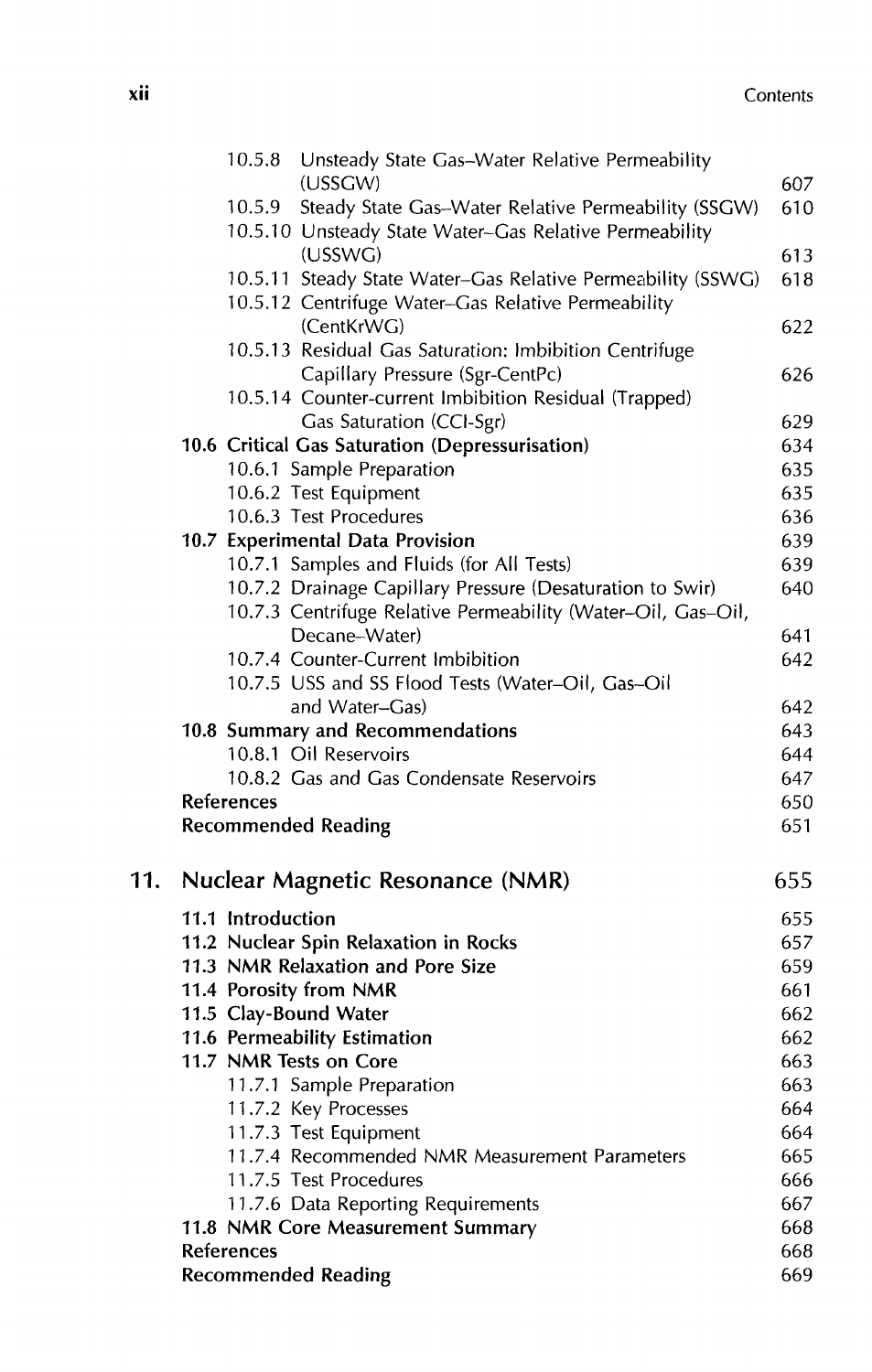| 12. Geomechanics Tests          |                                                                                    | 671        |
|---------------------------------|------------------------------------------------------------------------------------|------------|
| 12.1 Introduction               |                                                                                    | 672        |
|                                 | 12.2 Sample Selection and Preparation                                              | 673        |
| 12.2.1 Test Sites               |                                                                                    | 674        |
|                                 | 12.2.2 Sample Orientation                                                          | 678        |
|                                 | 12.2.3 Plugging Fluids                                                             | 679        |
|                                 | 12.2.4 Sample Dimensions                                                           | 679        |
|                                 | 12.2.5 Sample Saturation                                                           | 680        |
|                                 | 12.3 Unconfined Compressive Strength Tests                                         | 681        |
|                                 | 12.3.1 Purpose and Sample Requirements                                             | 681        |
|                                 | 12.3.2 Test Equipment                                                              | 681        |
|                                 | 12.3.3 Test Procedures                                                             | 682        |
|                                 | 12.3.4 Data Utilisation                                                            | 682        |
|                                 | 12.3.5 Data Reporting Requirements                                                 | 683        |
|                                 | 12.3.6 Advantages and Drawbacks/Issues                                             | 683<br>684 |
|                                 | 12.3.7 UCS Quality Control Issues, Checks and Diagnostics                          | 687        |
|                                 | 12.4 Triaxial Compression Strength Tests<br>12.4.1 Purpose and Sample Requirements | 687        |
|                                 |                                                                                    | 688        |
|                                 | 12.4.2 Test Equipment<br>12.4.3 Test Procedures                                    | 688        |
|                                 | 12.4.4 Data Utilisation                                                            | 695        |
|                                 | 12.4.5 Data Reporting Requirements                                                 | 700        |
|                                 | 12.4.6 Advantages and Drawbacks/Issues                                             | 700        |
|                                 | 12.4.7 Triaxial Test Quality Control Issues,                                       |            |
|                                 | <b>Checks and Diagnostics</b>                                                      | 700        |
| 12.5 Triaxial Testing of Shales |                                                                                    | 706        |
|                                 | 12.5.1 Purpose and Sample Requirements                                             | 706        |
|                                 | 12.5.2 Sample Preparation                                                          | 706        |
|                                 | 12.5.3 Test Equipment                                                              | 709        |
|                                 | 12.5.4 Test Procedures                                                             | 709        |
|                                 | 12.5.5 Data Utilisation                                                            | 712        |
|                                 | 12.5.6 Data Reporting Requirements                                                 | 713        |
|                                 | 12.5.7 Advantages and Drawbacks/Issues                                             | 714        |
|                                 | 12.5.8 Shale Triaxial Test Quality Control Issues,                                 |            |
|                                 | Checks and Diagnostics                                                             | 714        |
|                                 | 12.6 Thick-Wall Cylinder Tests                                                     | 717        |
|                                 | 12.6.1 Purpose and Sample Requirements                                             | 717        |
|                                 | 12.6.2 Test Equipment                                                              | 719        |
|                                 | 12.6.3 Test Procedures (Standard TWC)                                              | 722        |
|                                 | 12.6.4 Data Utilisation                                                            | 722        |
|                                 | 12.6.5 Data Reporting Requirements                                                 | 724        |
|                                 | 12.6.6 Advantages and Drawbacks/Issues                                             | 724        |
|                                 | 12.6.7 TWC Test Quality Control Issues,                                            |            |
|                                 | Checks and Diagnostics                                                             | 725        |
| 12.7 Tensile Strength Tests     |                                                                                    | 728        |
|                                 | 12.7.1 Purpose and Sample Requirements                                             | 728        |
|                                 | 12.7.2 Test Equipment and Procedures                                               | 729        |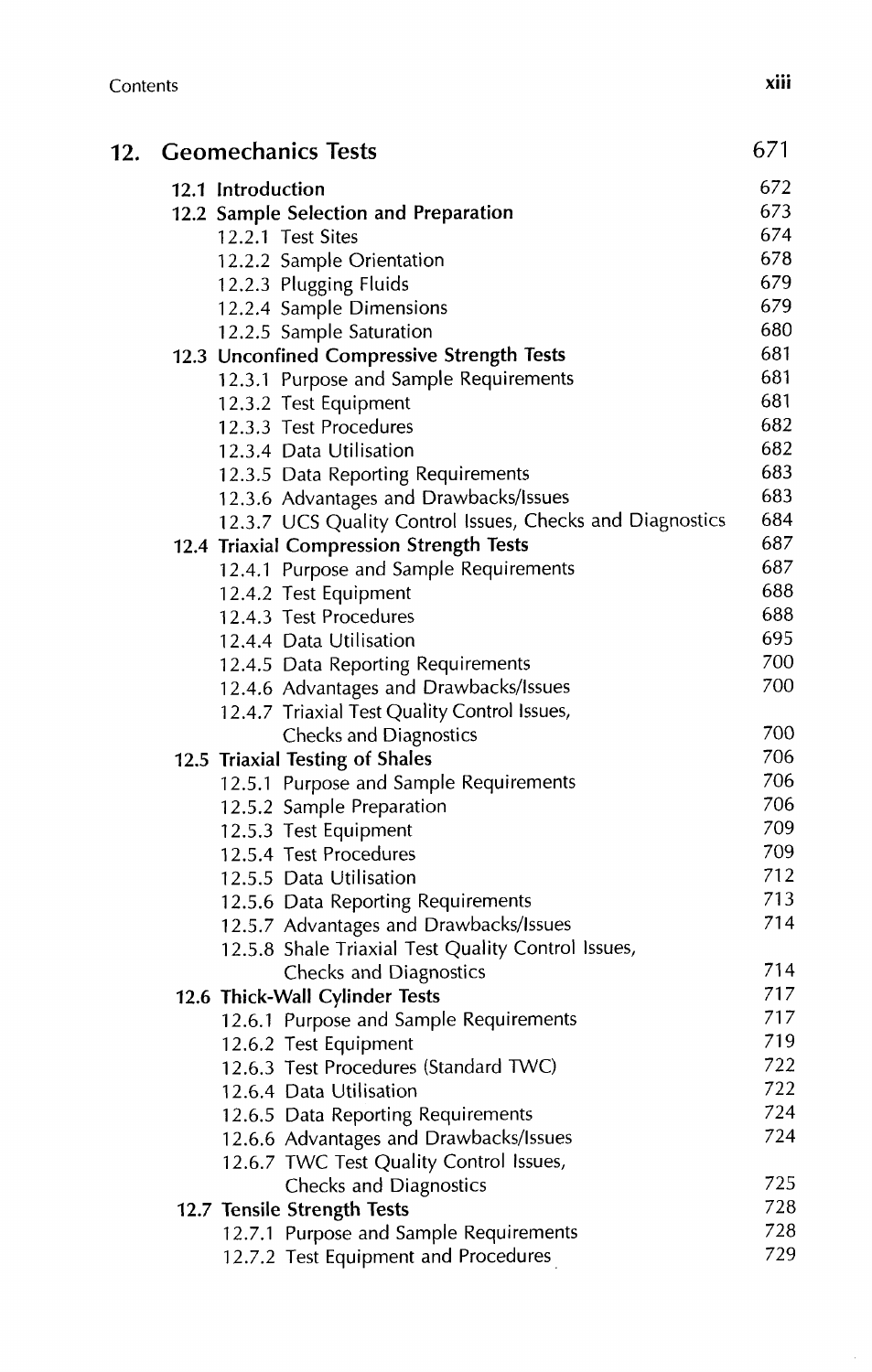|     | 13.3 Design and Management                                           | 782<br>783 |
|-----|----------------------------------------------------------------------|------------|
|     | 13.1 Introduction<br>13.2 Core Analysis Focal Point                  | 781        |
| 13. | <b>Example of a Core Analysis Programme</b>                          | 781        |
|     | <b>Recommended Reading</b>                                           | 778        |
|     | References                                                           | 769<br>776 |
|     | 12.11.3 Laser Particle Size Analysis                                 | 762        |
|     | 12.11.1 Purpose<br>12.11.2 Mechanical Particle Size Analysis         | 761        |
|     | 12.11 Particle Size Analysis Tests                                   | 761        |
|     | Control Issues, Checks and Diagnostics                               | 757        |
|     | 12.10.9 Uniaxial $K_0$ Compressibility Test Quality                  |            |
|     | 12.10.8 Advantages and Drawbacks/Issues                              | 757        |
|     | 12.10.7 Data Reporting Requirements                                  | 757        |
|     | 12.10.6 Data Utilisation                                             | 754        |
|     | 12.10.5 Uniaxial $K_0$ Test Procedures                               | 751        |
|     | 12.10.4 Uniaxial $K_0$ Test Equipment                                | 751        |
|     | 12.10.3 Sample Preparation                                           | 751        |
|     | 12.10.2 Compressibility Test Loading Conditions                      | 747        |
|     | 12.10.1 Purpose and Compressibility Definitions                      | 746        |
|     | 12.10 Pore Volume Compressibility Tests                              | 744<br>746 |
|     | 12.9.7 DSCA Test Quality Control Issues, Checks and<br>Diagnostics   |            |
|     | 12.9.6 Advantages and Drawbacks/Issues                               | 744        |
|     | 12.9.5 Data Reporting Requirements                                   | 744        |
|     | 12.9.4 Data Utilisation                                              | 742        |
|     | 12.9.3 Test Procedures                                               | 740        |
|     | 12.9.2 Test Equipment                                                | 739        |
|     | 12.9.1 Purpose and Sample Requirements                               | 739        |
|     | 12.9 DSCA Tests                                                      | 739        |
|     | Checks and Diagnostics                                               | 736        |
|     | 12.8.8 ATT Test Quality Control Issues,                              |            |
|     | 12.8.7 Advantages and Drawbacks/Issues                               | 736        |
|     | 12.8.6 Data Reporting Requirements                                   | 736        |
|     | 12.8.5 Data Utilisation                                              | 735        |
|     | 12.8.4 Test Procedures                                               | 735        |
|     | 12.8.3 Test Equipment                                                | 733        |
|     | 12.8.2 Sample Preparation                                            | 732<br>733 |
|     | 12.8.1 Purpose and Sample Requirements                               | 732        |
|     | Checks and Diagnostics<br>12.8 Acoustic Velocity (Travel Time) Tests | 732        |
|     | 12.7.6 Tensile Strength Test Quality Control Issues,                 |            |
|     | 12.7.5 Advantages and Drawbacks/Issues                               | 731        |
|     | 12.7.4 Data Reporting Requirements                                   | 731        |
|     | 12.7.3 Data Utilisation                                              | 73C        |
|     |                                                                      |            |

 $\sim$